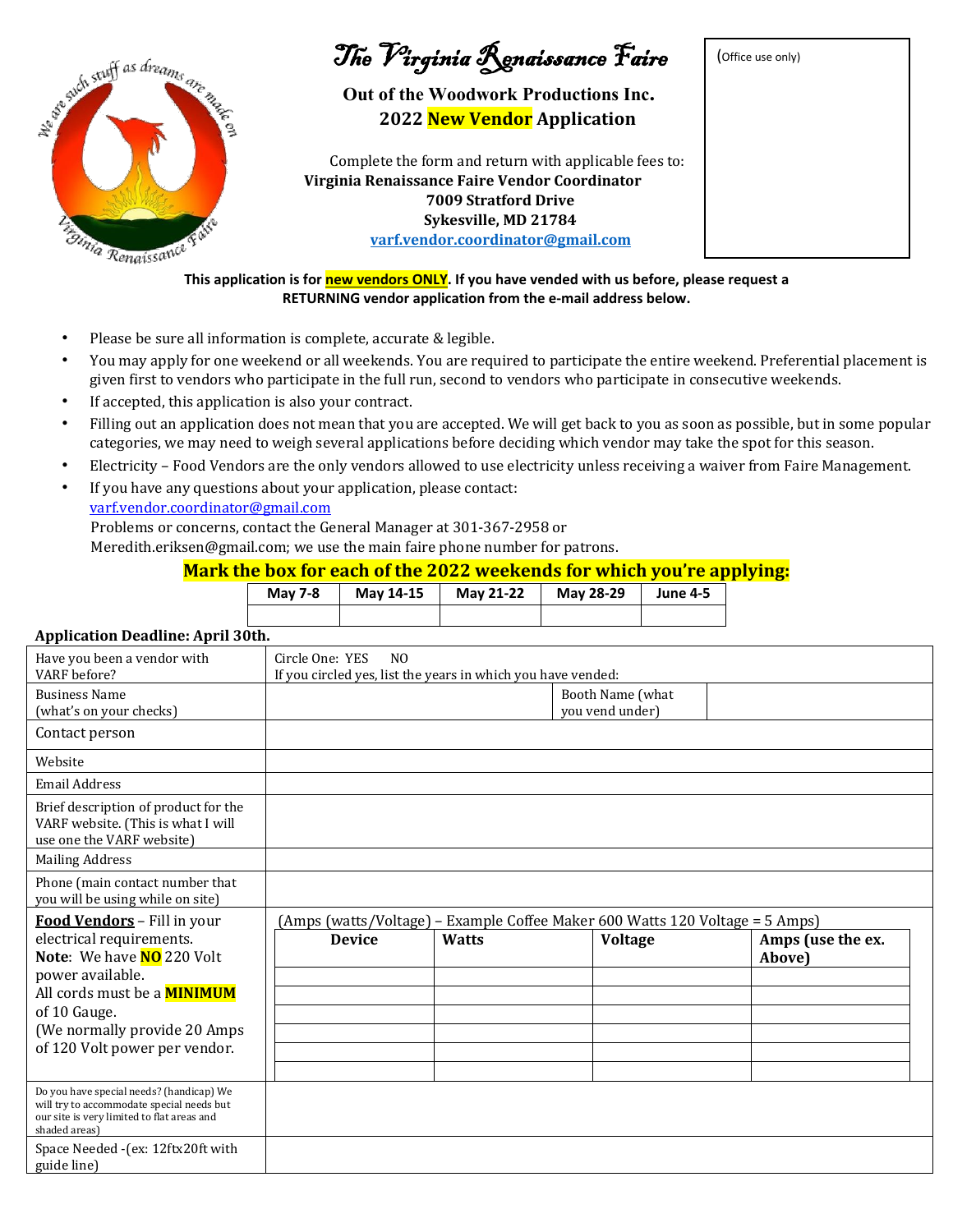#### **Taxes**

Each Vendor is responsible for any and all of his/her tax obligations: Federal; State; City; Local or Municipal. OOTW and the Virginia Renaissance Faire waives any responsibility thereof. Tax ID  $\#$ :

#### **Insurance**

Vendors shall maintain, at their sole expense, fire, liability and property damage insurance. Food vendor, ride concession, weapons vendor, games vendor, or any other business posing potential customer contact or risk (such as livestock) shall provide proof of \$1,000,000 comprehensive general liability insurance naming Out of the Woodwork Productions, Inc, as an additional insured. (Crafts and merchandise vendors do not have to provide a COI.) All insurance must be from companies licensed to do business in the Commonwealth of Virginia. Note: check with your homeowner's policy provider if you do not have specific business coverage. Insurance Policy Number & Carrier: \_\_\_\_\_\_\_\_\_\_\_\_\_\_\_\_\_\_\_\_\_\_\_\_\_\_\_\_\_\_\_\_\_\_\_\_\_\_\_\_\_\_\_\_\_\_\_\_\_\_\_\_\_\_\_\_\_\_\_\_\_\_\_\_\_\_\_\_\_\_\_\_\_\_\_\_\_\_\_\_\_\_\_\_\_\_

### **Products and Merchandise**

*Out of the Woodworks Productions retains the exclusive right to sell the following items, which may not be displayed or sold by Virginia Renaissance Faire vendors: alcohol, live roses, pickles and any item bearing the Virginia Renaissance Faire or Out of the Woodwork Productions name(s), logo(s), stage, location or character names. OOTW may, from time to time, grant certain vendors exceptions to this rule by special arrangement.* 

## **Mark with an "X", your primary product category:**

| Food | <b>Crafts</b>                                                                                   | Games/Rides                                                              | <b>Services</b>                                                                  | <b>Merchandise</b>                                                                     | Living History/Non                                                                                                  | <b>Other</b>      |
|------|-------------------------------------------------------------------------------------------------|--------------------------------------------------------------------------|----------------------------------------------------------------------------------|----------------------------------------------------------------------------------------|---------------------------------------------------------------------------------------------------------------------|-------------------|
|      | (handcrafted<br>products created by<br>the applicant, or a<br>single artist, includes<br>music) | (game vendors are<br>required to offer<br>prizes for winning<br>patrons) | (face-painting,<br>henna, tarot/palm<br>reading, massage,<br>hair braiding, etc) | (re-selling mass -<br>produced/wholesale<br>goods or representing<br>several artisans) | Profit<br>(primary goal is education<br>with either donations or<br>minor merchandise sold to<br>help defray costs) | (please describe) |
|      |                                                                                                 |                                                                          |                                                                                  |                                                                                        |                                                                                                                     |                   |

**Food, Games, Merchandise, Crafts and Service vendors, please describe your offering or provide an attachment with your inventory. If returning vendor, please provide us with any information about changes to your previous inventory.** Items not described are not considered approved and may not be displayed or sold. Additional items added to your inventory after application approval may be approved on-site or **not**. To ensure that you will be able to display your full inventory, please submit for approval in advance. Include photos, clear photocopies or a link to a website where we may view your merchandise. Photos and other items submitted with this application will not be returned.

\_\_\_\_\_\_\_\_\_\_\_\_\_\_\_\_\_\_\_\_\_\_\_\_\_\_\_\_\_\_\_\_\_\_\_\_\_\_\_\_\_\_\_\_\_\_\_\_\_\_\_\_\_\_\_\_\_\_\_\_\_\_\_\_\_\_\_\_\_\_\_\_\_\_\_\_\_\_\_\_\_\_\_\_\_\_\_\_\_\_\_\_\_\_\_\_\_\_\_\_\_\_\_\_\_\_\_\_\_\_\_\_\_\_\_\_\_\_\_\_\_\_\_\_\_\_\_\_\_\_\_\_\_\_\_\_ \_\_\_\_\_\_\_\_\_\_\_\_\_\_\_\_\_\_\_\_\_\_\_\_\_\_\_\_\_\_\_\_\_\_\_\_\_\_\_\_\_\_\_\_\_\_\_\_\_\_\_\_\_\_\_\_\_\_\_\_\_\_\_\_\_\_\_\_\_\_\_\_\_\_\_\_\_\_\_\_\_\_\_\_\_\_\_\_\_\_\_\_\_\_\_\_\_\_\_\_\_\_\_\_\_\_\_\_\_\_\_\_\_\_\_\_\_\_\_\_\_\_\_\_\_\_\_\_\_\_\_\_\_\_\_\_ \_\_\_\_\_\_\_\_\_\_\_\_\_\_\_\_\_\_\_\_\_\_\_\_\_\_\_\_\_\_\_\_\_\_\_\_\_\_\_\_\_\_\_\_\_\_\_\_\_\_\_\_\_\_\_\_\_\_\_\_\_\_\_\_\_\_\_\_\_\_\_\_\_\_\_\_\_\_\_\_\_\_\_\_\_\_\_\_\_\_\_\_\_\_\_\_\_\_\_\_\_\_\_\_\_\_\_\_\_\_\_\_\_\_\_\_\_\_\_\_\_\_\_\_\_\_\_\_\_\_\_\_\_\_\_\_ **\_\_\_\_\_\_\_\_\_\_\_\_\_\_\_\_\_\_\_\_\_\_\_\_\_\_\_\_\_\_\_\_\_\_\_\_\_\_\_\_\_\_\_\_\_\_\_\_\_\_\_\_\_\_\_\_\_\_\_\_\_\_\_\_\_\_\_\_\_\_\_\_\_\_\_\_\_\_\_\_\_\_\_\_\_\_\_\_\_\_\_\_\_\_\_\_\_\_\_\_\_\_\_\_\_\_\_\_\_\_\_\_\_\_\_\_\_\_\_\_\_\_\_\_\_\_\_\_\_\_\_\_\_\_\_\_**

### **Living History/Non-Profit organizations, please describe your educational goal/mission:**

*If you are a non-profit, please attach documents certifying your status. What will you be demonstrating? Will it be on-going throughout the day or periodic/scheduled? Please tell us if you will need space beyond the typical vendor space and of any other special needs. If you will be soliciting donations or selling merchandise, please explain what the funds will be used for (donated to parent or benefitting organization, defray expenses, etc.) If you will be selling merchandise, please fill out the "Craft and Merchandise vendor" section below, as applicable.* 

| What will you be demonstrating?                       | Will it be on-going          |  |
|-------------------------------------------------------|------------------------------|--|
| (Example: dye making)                                 | throughout the day or        |  |
|                                                       | periodic/scheduled?          |  |
| Will you need space beyond the typical vendor         | Will you be selling          |  |
| space and any other special needs? (Example: need     | merchandise? If YES, you     |  |
| a 5 foot section to be roped off for demonstrations.) | must fill out the "Craft and |  |
|                                                       | Merchandise vendor"          |  |
|                                                       | section below.               |  |
| If you will be soliciting donations or selling        |                              |  |
| merchandise, please explain what the funds will be    |                              |  |
| used for. (donated to parent or benefitting           |                              |  |
| organization, defray expenses, etc.)                  |                              |  |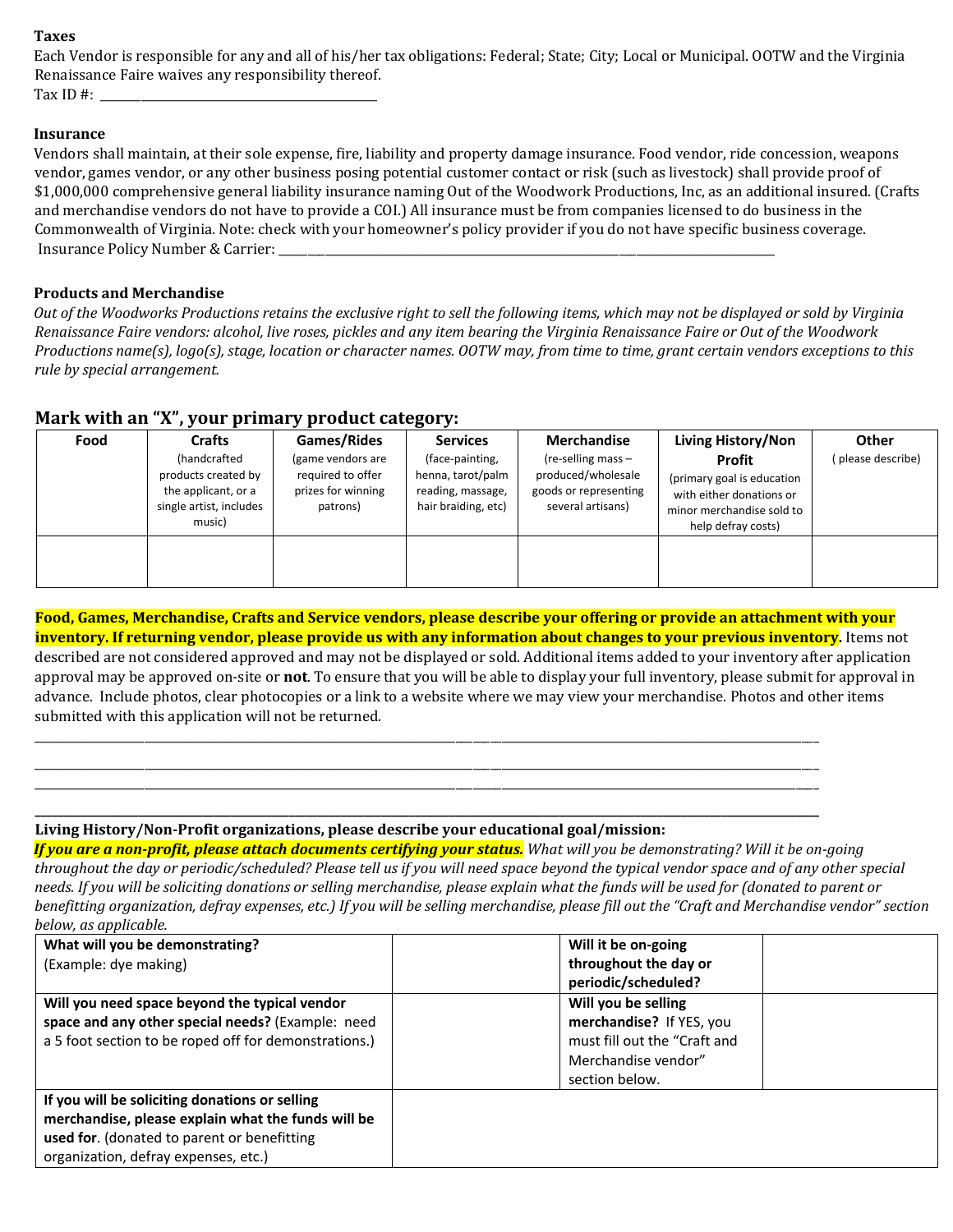### **Craft and Merchandise vendors:**

- 1. We are managed by an educational foundation; the décor and merchandise in your booth should support our Renaissance-era theme. Merchandise should be either handmade or period appropriate in style and content; items that could have been bought/sold in Elizabethan England or promote the general ambiance of the Faire.
- 2. While we will allow a certain percentage of fantasy, fairy, and pirate-themed merchandise, as well as mass-produced product, it is limited and will become even more limited over time.
- 3. Please also respect our focus on family-fare and children. Allowable "Adult" will be limited and should be displayed discreetly and above the eye level of children.
- 4. Steampunk is not considered within our theme, so while we won't ban items with that them, make sure it's minor and not out front or featured. *When in doubt, check with the vendor coordinator.*

| When in doubt, check with the vendor coordinator. |           |
|---------------------------------------------------|-----------|
| andmade? (circle one)                             | Yes or No |

| Are all products Handmade? (circle one)               | Yes or No |
|-------------------------------------------------------|-----------|
| What percentage of products in your booth will NOT be |           |
| handmade?                                             |           |

## **Tell us what categories the merchandise in your booth will fall into (fill in blanks with description if not listed):**

| Category                | % of Total | Category              | % of Total |
|-------------------------|------------|-----------------------|------------|
| Basketry                |            | Metal Accessories/art |            |
| Ceramics, Pottery       |            | Weapons               |            |
| Clothing, Adult         |            | Photography           |            |
| Clothing, Child         |            | Prints, Drawings      |            |
| Fiber, Wearable Art     |            | Glass, non-jewelry    |            |
| Jewelry                 |            | Wood Accessories/art  |            |
| Leather Accessories/art |            |                       |            |

## **Craft Demonstration**

Special consideration is given to vendors who can demonstrate their craft. If you fall into this category, tell us what you will be doing.

The below considerations will determine where you are placed on the site and if we don't know in advance, we may not be able to accommodate you.

| What will you demonstrate?                                    |  |
|---------------------------------------------------------------|--|
|                                                               |  |
| Will you need special services - extra space, electricity, or |  |
| water?                                                        |  |
| Will you be using materials or doing activities that require  |  |
| special safety considerations - fire, gas, safety perimeters? |  |
| Will patrons participate or watch?                            |  |
| Will it be an ongoing activity - you will be working on your  |  |
| craft inside the booth as time and business allows?           |  |
| <or> Will you have regularly scheduled demonstrations</or>    |  |
| that can be promoted on the schedule?                         |  |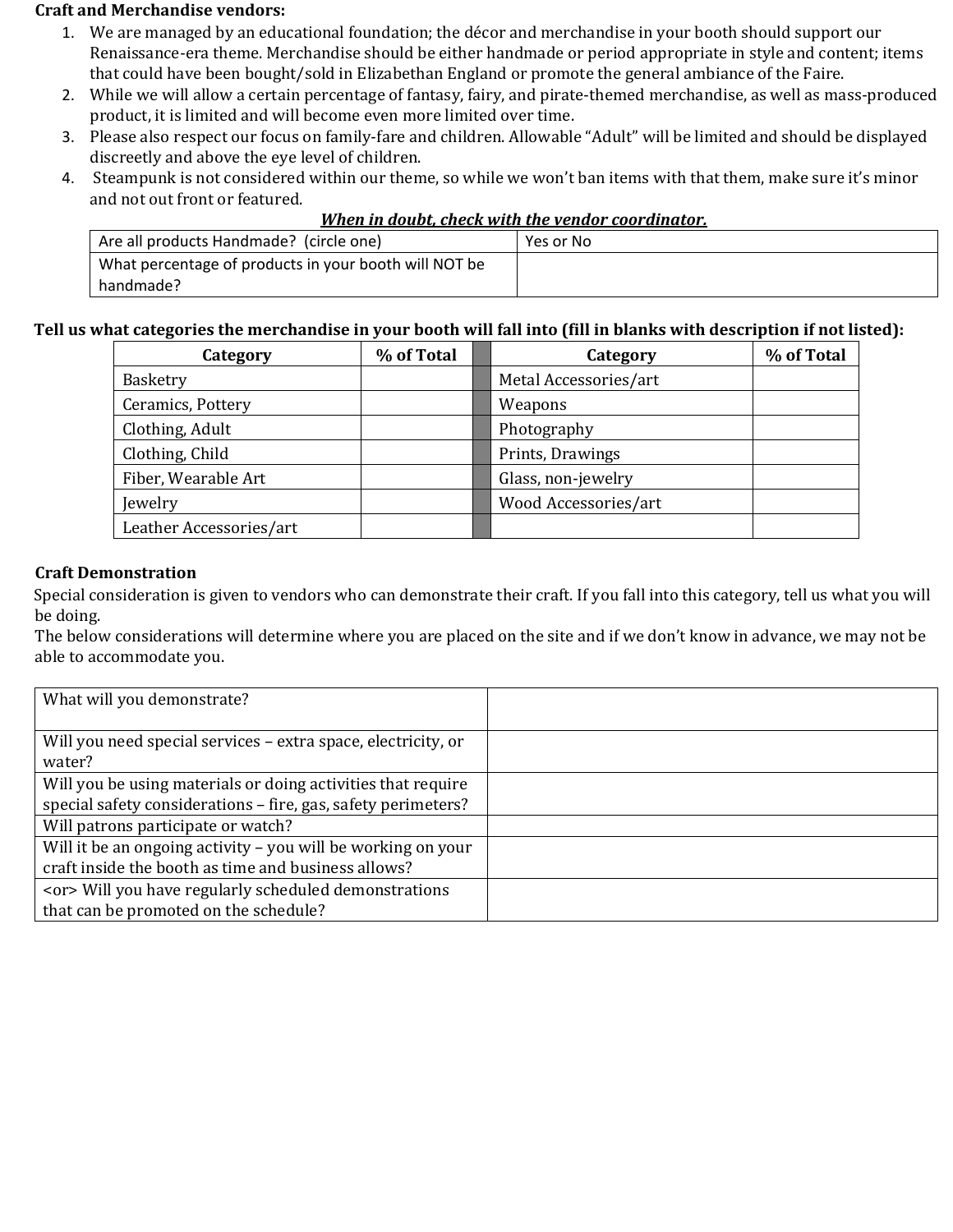#### **Booth Information:**

Tents must be flame retardant or treated with flame retardant materials.

| i chts must be name Fetal uant of treated with name Fetal uailt materials |                                         |  |
|---------------------------------------------------------------------------|-----------------------------------------|--|
| Period Pavilion (Panther, Underhill,                                      | Tent size (10x10, 10x20, 20x20) and     |  |
| Mediaeval Miscellania, etc.) and Color                                    | Space Needed (including guy lines,      |  |
| Example: Panther - White canvas with                                      | stakes, supports, awnings, etc.)        |  |
| blue stripes                                                              | Example: 10x10 tent with 2 feet         |  |
|                                                                           | needed on 3 sides for guidelines.       |  |
| Canvas Fly, Plastic Sunshade, or Easy-Up                                  | Tent size (10x10, 10x20, 20x20) and     |  |
| and Color                                                                 | Space Needed (including guy lines,      |  |
| Example: Easy-Up with white top. Will                                     | stakes, supports, awnings, etc.)        |  |
| cover the metal legs with imitation ivy.                                  | Example: 10x10 tent with 2 feet         |  |
|                                                                           | needed on 3 sides for guidelines.       |  |
| Framed Structure (Assembled on site)                                      | <b>Space Needed</b>                     |  |
| and <b>Color</b>                                                          |                                         |  |
| Example: Wood building – no paint so it                                   |                                         |  |
| will be brown.                                                            |                                         |  |
| Cart or Strolling and Description                                         | Size of cart and description of any     |  |
| <b>Example: Small Gypsy cart that is blue in</b>                          | decoration, etc. Will you need a static |  |
| color.                                                                    | 10x10 spot to consider "home"?          |  |
| <b>Other</b> (please describe) and <b>Color</b>                           |                                         |  |
|                                                                           |                                         |  |
|                                                                           |                                         |  |

- All plastic must be covered with fabric, as well as metal legs.
- Only fabric may be used as sides, during show hours.
- Please note our site can be windy; we recommend longer than usual stakes, weighted anchors.
- We strongly suggest that you lower the tent to the ground during the week if you are working more than one weekend.
- We guarantee frontage selling space only. If you can or would like to sell from more than one side, please tell us: (example: I will be selling from the front and right side.)\_\_\_\_\_\_\_\_\_\_\_\_\_\_\_\_\_\_\_\_\_
- **Electricity is limited and generator powered. Preference for electricity is given to food vendors first and craft demonstrators next***.* It is not available for credit card machines, fans or lights, so please don't plan on using them. We make every attempt to keep power flowing, however for food vendors we recommend a back-up generator. We cannot be responsible for lost merchandise or sales due to power failures.

**Placement Requests and Special Needs: Placement preference is given in this order: special needs; returning vendors; full-season vendors. However, we try to honor requests when we can.** We do our best to accommodate special needs, but realize **that our site is unpaved, rolling ground with hills, mud, sun, rain, wind, dust, and wildlife. The more notice we have, the more likely we are to be able to accommodate you.**

**Special needs include disabilities or special needs of vendors, as well as their merchandise. If your merchandise melts in the sun, or you need to be near an access point, or first aid, or need other special considerations, please tell us here as well as your placement request** (I would like to be placed at the top of the hill next to …. Or I have a disability that makes it difficult for me to be too far away from a privy. )

\_\_\_\_\_\_\_\_\_\_\_\_\_\_\_\_\_\_\_\_\_\_\_\_\_\_\_\_\_\_\_\_\_\_\_\_\_\_\_\_\_\_\_\_\_\_\_\_\_\_\_\_\_\_\_\_\_\_\_\_\_\_\_\_\_\_\_\_\_\_\_\_\_\_\_\_\_\_\_\_\_\_\_\_\_\_\_\_\_\_\_\_\_\_\_\_\_\_\_\_\_\_\_\_\_\_\_\_\_\_\_\_\_\_\_\_\_\_\_\_\_\_\_\_ \_\_\_\_\_\_\_\_\_\_\_\_\_\_\_\_\_\_\_\_\_\_\_\_\_\_\_\_\_\_\_\_\_\_\_\_\_\_\_\_\_\_\_\_\_\_\_\_\_\_\_\_\_\_\_\_\_\_\_\_\_\_\_\_\_\_\_\_\_\_\_\_\_\_\_\_\_\_\_\_\_\_\_\_\_\_\_\_\_\_\_\_\_\_\_\_\_\_\_\_\_\_\_\_\_\_\_\_\_\_\_\_\_\_\_\_\_\_\_\_\_\_\_\_ \_\_\_\_\_\_\_\_\_\_\_\_\_\_\_\_\_\_\_\_\_\_\_\_\_\_\_\_\_\_\_\_\_\_\_\_\_\_\_\_\_\_\_\_\_\_\_\_\_\_\_\_\_\_\_\_\_\_\_\_\_\_\_\_\_\_\_\_\_\_\_\_\_\_\_\_\_\_\_\_\_\_\_\_\_\_\_\_\_\_\_\_\_\_\_\_\_\_\_\_\_\_\_\_\_\_\_\_\_\_\_\_\_\_\_\_\_\_\_\_\_\_\_\_ \_\_\_\_\_\_\_\_\_\_\_\_\_\_\_\_\_\_\_\_\_\_\_\_\_\_\_\_\_\_\_\_\_\_\_\_\_\_\_\_\_\_\_\_\_\_\_\_\_\_\_\_\_\_\_\_\_\_\_\_\_\_\_\_\_\_\_\_\_\_\_\_\_\_\_\_\_\_\_\_\_\_\_\_\_\_\_\_\_\_\_\_\_\_\_\_\_\_\_\_\_\_\_\_\_\_\_\_\_\_\_\_\_\_\_\_\_\_\_\_\_\_\_\_ \_\_\_\_\_\_\_\_\_\_\_\_\_\_\_\_\_\_\_\_\_\_\_\_\_\_\_\_\_\_\_\_\_\_\_\_\_\_\_\_\_\_\_\_\_\_\_\_\_\_\_\_\_\_\_\_\_\_\_\_\_\_\_\_\_\_\_\_\_\_\_\_\_\_\_\_\_\_\_\_\_\_\_\_\_\_\_\_\_\_\_\_\_\_\_\_\_\_\_\_\_\_\_\_\_\_\_\_\_\_\_\_\_\_\_\_\_\_\_\_\_\_\_\_ \_\_\_\_\_\_\_\_\_\_\_\_\_\_\_\_\_\_\_\_\_\_\_\_\_\_\_\_\_\_\_\_\_\_\_\_\_\_\_\_\_\_\_\_\_\_\_\_\_\_\_\_\_\_\_\_\_\_\_\_\_\_\_\_\_\_\_\_\_\_\_\_\_\_\_\_\_\_\_\_\_\_\_\_\_\_\_\_\_\_\_\_\_\_\_\_\_\_\_\_\_\_\_\_\_\_\_\_\_\_\_\_\_\_\_\_\_\_\_\_\_\_\_\_ \_\_\_\_\_\_\_\_\_\_\_\_\_\_\_\_\_\_\_\_\_\_\_\_\_\_\_\_\_\_\_\_\_\_\_\_\_\_\_\_\_\_\_\_\_\_\_\_\_\_\_\_\_\_\_\_\_\_\_\_\_\_\_\_\_\_\_\_\_\_\_\_\_\_\_\_\_\_\_\_\_\_\_\_\_\_\_\_\_\_\_\_\_\_\_\_\_\_\_\_\_\_\_\_\_\_\_\_\_\_\_\_\_\_\_\_\_\_\_\_\_\_\_\_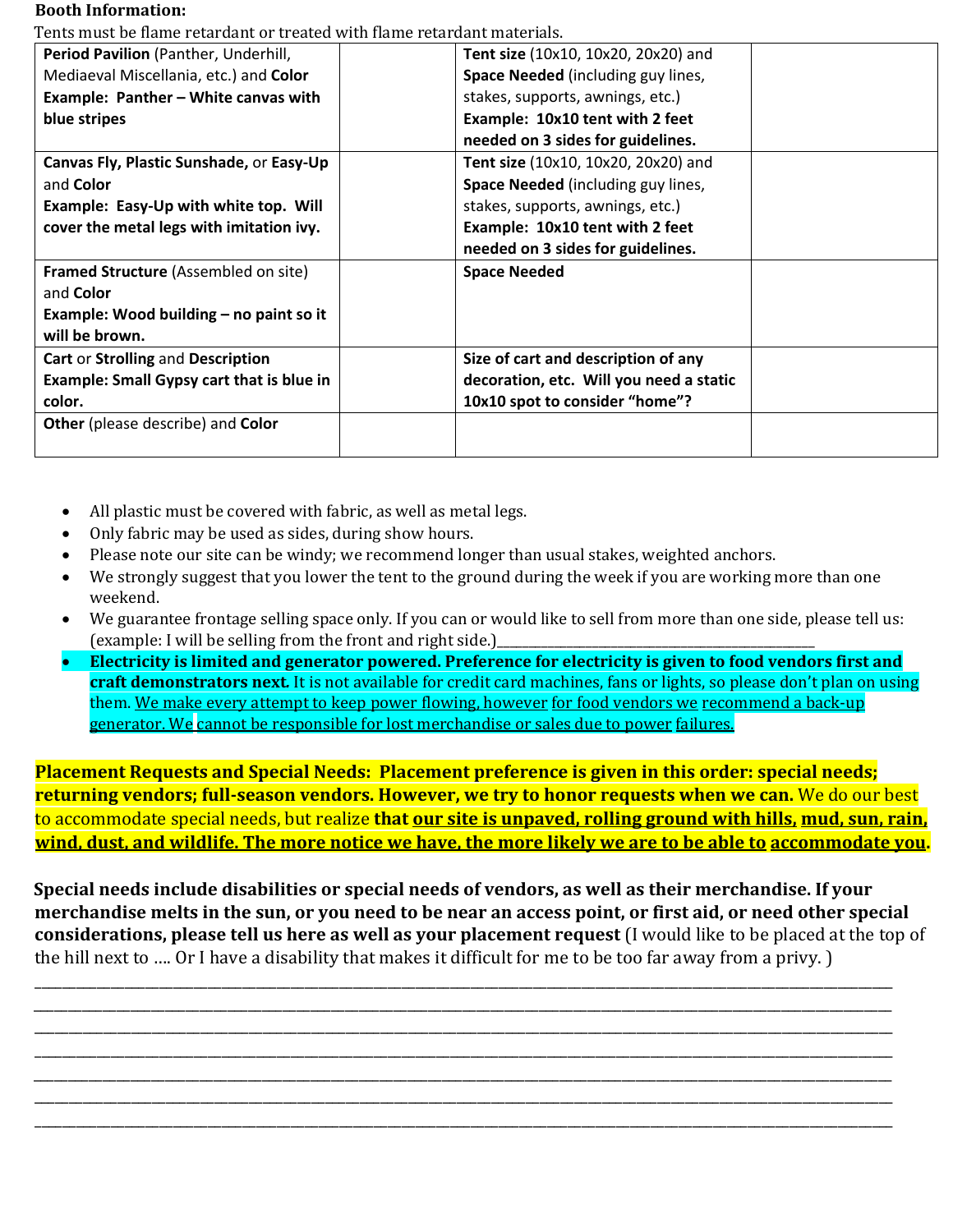#### **Vendor Fees:**

- **Your check, money order, or credit card information must accompany this form.**
- **Applications will not be considered unless accompanied by payment.**
- **YOUR APPLICATION WILL ALSO NOT BE ACCEPTED IF YOU DO NOT SIGN AND DATE THE STANDARDS AND CONDITIONS (LAST PAGE)**
- If acceptance is denied, the original check or credit card information will be shredded to save on postage fees.
- Once your application has been accepted, there will be no refund.
- A \$30.00 handling fee is imposed on returned checks.<br>• After Anril 30<sup>th</sup> annications will be assessed a late fee
- After April  $30<sup>th</sup>$  applications will be assessed a late fee of \$25. Applications received before that date, but without payment of fees, will be considered late and assessed the late fee*.*

## **New Vendors:**

- If this is your first time vending at Virginia Faire, you must also **submit a \$100 security deposit in the form of a separate check or credit card payment request.**
- The deposit is to ensure that your space is maintained, free from litter and that you conform to our rules of conduct.
- The security deposit will be returned to you within 30 days of the **show if you include a stamped, self-addressed envelope, or shredded if you did not.**
- Checks will not be cashed unless forfeited in accordance with the contract Standards and Conditions detailed herein.

## **Vending Fees:**

#### **Food Vendors**

• **\$30/weekend plus 10% of gross receipts**. (\$150.00 vending fee and then 10% of gross receipts collected each weekend day.

### **Games/Specialty**

• **\$25/weekend plus 10% of gross receipts**. (\$125.00 vending fee and then 10% of gross receipts collected each weekend day.

## **Crafts/Merchandise**

- For **single weekends** or less than the full run: \$90/weekend
- **For full season run: \$350 (\$70/weekend)**
- **Living History/Non-Profits**

Please contact the vendor coordinator regarding applicable fees, if any.

#### **Fees Enclosed:**

## **Make Checks out to: Out of the Woodwork Productions**

Vending Fee Amount Enclosed: \$

(Separate check required) Deposit Amount Enclosed (**For New Vendors Only**): \$ 100.00

| <b>Credit Card Payment: VISA OR MASTERCARD ONLY</b> |               |
|-----------------------------------------------------|---------------|
| <b>Card Number:</b>                                 |               |
| <b>Exp. Date and CVV (3 digits on</b>               |               |
| back of card.)                                      |               |
| <b>Name as shown on Card:</b>                       |               |
| <b>Telephone of Cardholder:</b>                     |               |
| <b>Zip Code of Billing Address:</b>                 |               |
| <b>Booth Name:</b>                                  |               |
|                                                     | $\sim$ $\sim$ |

I agree to pay the above total amount according to card issuer agreement.

| Signature: |  |
|------------|--|
|            |  |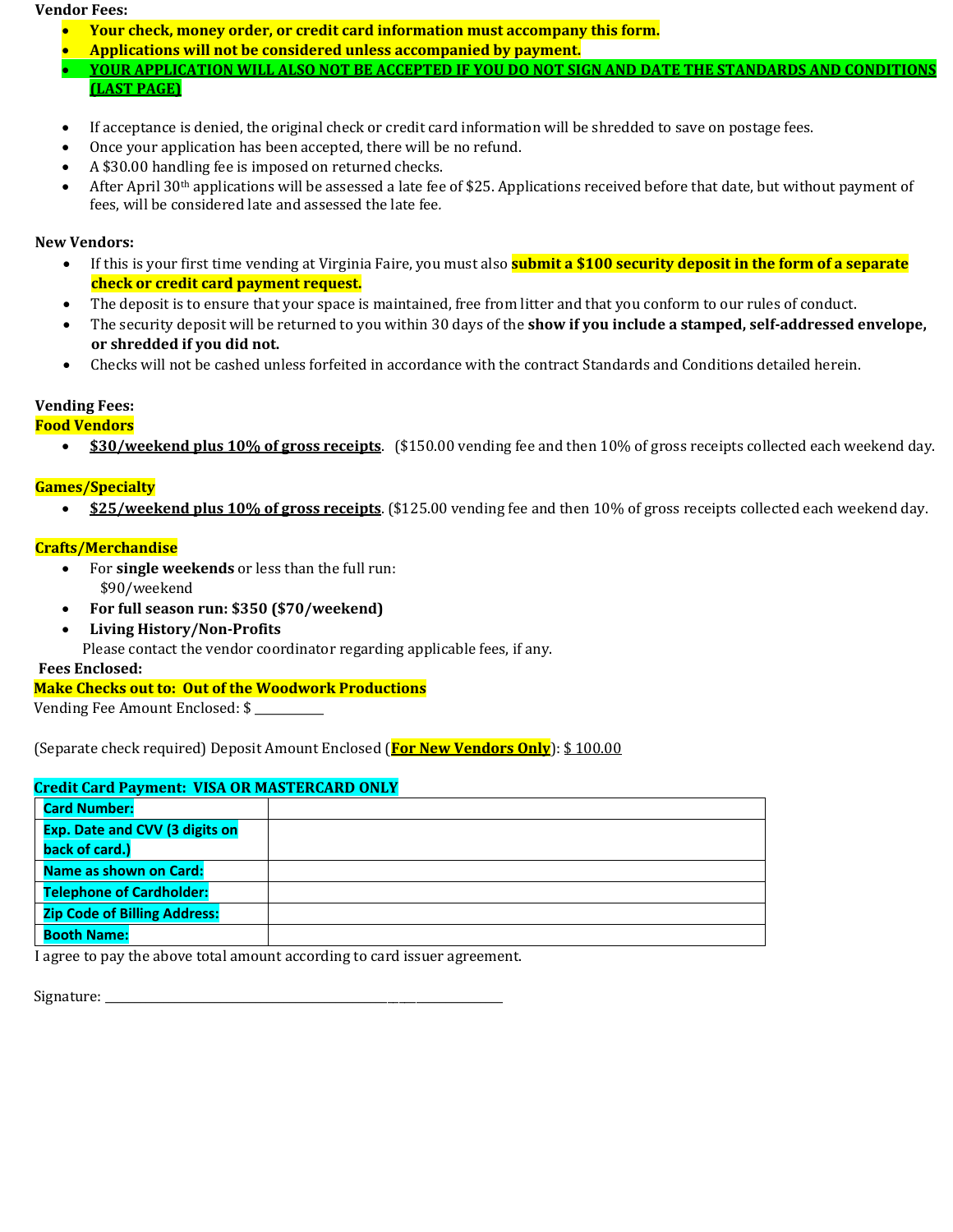## **Standards and Conditions**

The Vendor above, and each individual employee thereof, agrees to abide by these Standards and Conditions as published by Out of the Woodwork Productions, Inc, (OOTW), as published here and at later times in later documents, and acknowledges that a violation thereof may void any contract with OOTW. Andy vendor who does not comply with these rules may be removed from the faire and barred from future participation. All decisions of OOTW, its General Manager, the Vendor Coordinator and any agents acting on their behalf are final.

## **General**

- **The Faire is held rain or shine and all vendors are expected to be open and operational**. The Faire reserves the right to close early if conditions are dangerous, with no refund of vendor fees or reimbursement of expenses.
- Out of the Woodwork and the Virginia Faire are not responsible for lost, stolen or damaged property.
- The Faire reserves the right to prohibit any product, print media, literature, flyer, sign, etc., that has not been pre-approved for exhibit, or which it feels is not in keeping with the best interest of the Faire.
- Vendors represent the Faire to the public and media. Please conduct yourself in an appropriate professional manner at all times. Rudeness and foul language to patrons or other participants will not be tolerated. Please ask permission before touching patrons.
- **Vendors and booth workers may not consume alcohol during faire hours.**
- **Smoking is allowed in designated smoking areas only. There is no smoking in vendor booths.**
- *Pets are not allowed at the Virginia Renaissance Festival, except for service animals. However, we recognize that it can be difficult for vendors to make arrangements to keep pets at home*. Please try to do so. The site can be very hot and there is no shady area to park a vehicle and leave pets inside. Tethering your pet in the parking/camping area is unacceptable. **You MUST have written approval from us in ADVANCE in order to bring a pet. If** your pet is in your booth, they must be IN the booth and caged or tethered throughout the faire day, not accessible to patrons and walked outside the faire grounds, taking the most direct path from your booth to the parking area. If you have questions, please talk to us in advance.

## **Set-Up/Tear-Down**

- Specific check-in procedures will be emailed in late April, or as applications are received.
- Check-in is Fridays from 1:00 pm to 7:00pm. **Other times are available by appointment ONLY. We do not have staff resident on site all of the time and will NOT be able to place you during the week.** If you show up without an appointment, be prepared to camp in the parking lot until Friday.
- **You should be in business until 5:00 PM. You may break down beginning at 5:15.** Breakdown must be completed Monday by noon, unless you have gotten approval from the Vendor Coordinator or Faire Management.
- Extreme weather conditions may make it necessary to close the site to vehicles. It is up to you to make accommodation to transport any necessary items to or from your space. We will do our best to help you with golf carts but please allow extra time and be patient.
- **All vehicles must be offsite by 9:30am on show days. We allow vehicles back on site no earlier than 5:30 pm and will wait until the site is clear of patrons.**
- Don't open gates or break fence lines. If you don't know where the pass throughs are, please ask.
- You are responsible for the trash generated by your business. Trash is collected by the Faire if it is out by 5:15pm. After 5:15, you must take trash to the dumpster yourself. Cardboard boxes should be broken down flat.

### **Costuming**

• **Vendors must be in theme appropriate costume during open hours, provided at your own expense.** Our era is Elizabethan. Merchants should dress as middle class or lower stations, such as peasant. Noble attire and special character costumes must be approved by the Vendor Coordinator in advance. All costumes or attire are subject to review and approval by The Faire. When in doubt, please ask questions or send pictures.

### **Booths**

- All vendors and merchants are expected to bring period style pavilions or booths or adapt to period style to display and are expected to assist The Faire in providing support for our period theme. Any questions about appropriateness should be raised BEFORE the event.
- Modern features must be masked and hidden. Non-period/metal tables/chairs/etc. must be covered, including legs, in such a manner that suggests they conform to the Medieval/Renaissance theme. (A canvas drop cloth, painted or dyed, is a cheap way to hide any bright blue plastic tarps or EZ-UP.)
- "Non-period" equipment on your person or in your booth (cell phones, pagers, credit card machines, coolers, etc.) must be out of sight of patrons. All pagers and phones must be silent: vibrate mode or turned off.
- Booths must supply their own currently serviced 1-1/2 lb ABC fire extinguisher or industrial equivalent. Booths must meet with meet county fire safety requirements and safety inspector's approval.
- All leads, ropes, and guy lines should be flagged with faire appropriate colored cloth streamers for safety visibility.